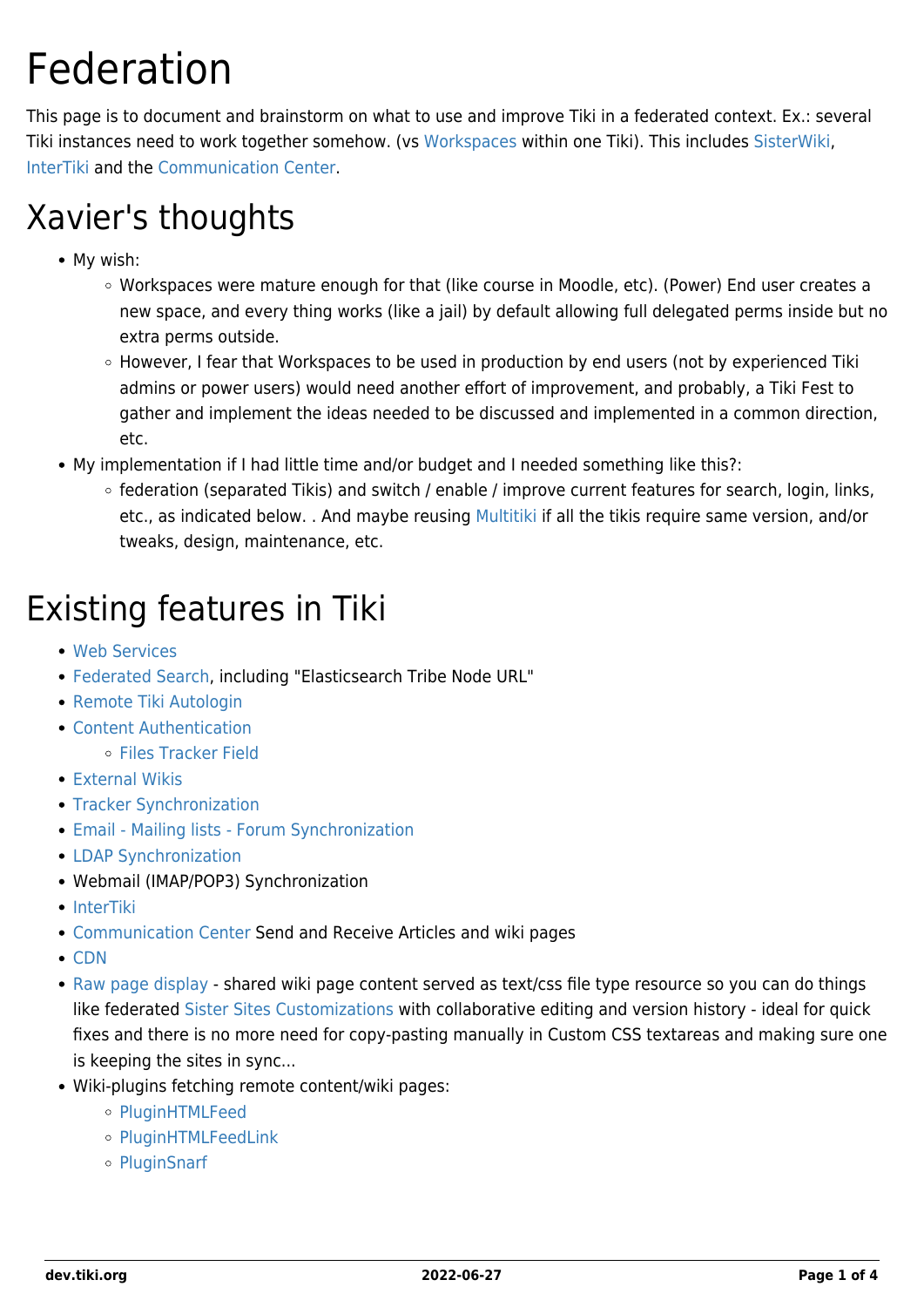### Wishes

|           | <b>Rating</b>                                                                                                    | <b>Subject</b>                                                                                                 | <b>Submitted</b><br>by | <b>Importance</b> | <b>Easy</b><br>to<br>solve? | <b>Priority</b> | <b>Category</b>                                                                                             | <b>Volunteered</b><br>to solve | <b>Created</b>        | <b>LastModif</b>      | <b>Comments</b>               |
|-----------|------------------------------------------------------------------------------------------------------------------|----------------------------------------------------------------------------------------------------------------|------------------------|-------------------|-----------------------------|-----------------|-------------------------------------------------------------------------------------------------------------|--------------------------------|-----------------------|-----------------------|-------------------------------|
|           | ***<br>1★★<br>***<br>才女女<br>***<br>***<br>***<br><b>1**</b><br>***<br>计女女<br>$(2)$ <sup><math>\odot</math></sup> | Offline Tiki:<br>add a way to<br>save/view<br>content<br>offline                                               | edjusted               | 3                 | 3                           | 9               | • Feature<br>request                                                                                        |                                | 2007-11-26            | 2018-10-05            | 12<br>david@ndu-30<br>Jul 20  |
| $\bullet$ | ***<br>计女女<br>***<br>计女女<br>***<br><b>1**</b><br>***<br>***<br>***<br>计女女<br>$(0)$ $\odot$                       | <b>InterTiki</b><br>backlinks /<br>SisterWiki /<br>Extend<br><b>External Wiki</b><br>feature                   | Marc<br>Laporte        | 4                 | $\overline{2}$              | 8               | • Feature<br>request<br>• Dogfood on a<br>*.tiki.org site                                                   |                                |                       | 2008-06-05 2016-11-16 | 1<br>marclaporte-11<br>Aug 14 |
|           | ***<br>1★★<br>***<br>计女女<br>***<br>才女女<br>***<br><b>1**</b><br>***<br>计女女<br>$(0)$ <sup><math>\odot</math></sup> | <b>Wiki Plugins</b><br>to be able to<br>fetch data<br>from another<br>Tiki instance<br>(Federation)            | Marc<br>Laporte        | $\overline{2}$    | $\overline{2}$              | $\overline{4}$  | • Feature<br>request                                                                                        |                                |                       | 2016-11-15 2016-11-15 | 5<br>marclaporte-26<br>Oct 17 |
|           | $0 \star \star \star$<br>计女女<br>***<br>***<br>***<br>1★★<br>***<br>计女女<br>***<br>1★★<br>$(0)$ $\odot$            | Send Wiki<br>Pages<br><b>XMLRPC</b><br>erases<br>remote host<br>information<br>when adding<br>pages to<br>send | amette                 | 6                 |                             | 30              | • Usability                                                                                                 |                                | 2005-10-08 2007-06-12 |                       | 0                             |
|           | ◎ ★★1<br>1★★<br>***<br>计女女<br>***<br>计女女<br>***<br>计女女<br>***<br>计女女<br>$(0)$ $\odot$                            | SisterWiki<br>links<br>between<br>doc.tiki.org<br>and<br>dev.tiki.org                                          | Marc<br>Laporte        |                   |                             | 25              | $\bullet$<br>Documentation<br>(or Advocacy)<br>• Community<br>projects<br>• Dogfood on a<br>*.tiki.org site |                                |                       | 2009-04-18 2016-11-16 | 0                             |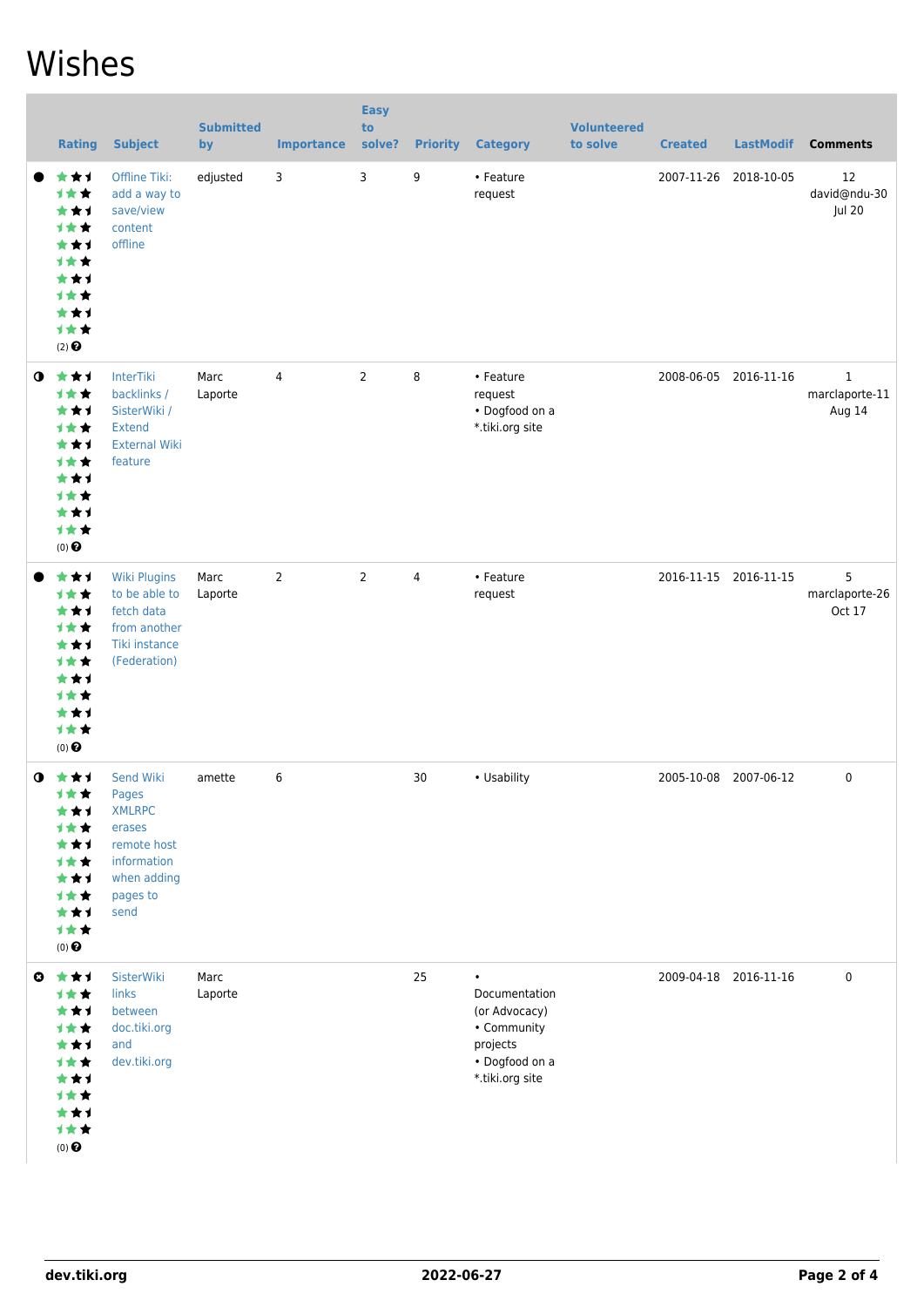|              | <b>Rating</b>                                                                                      | <b>Subject</b>                                                                         | <b>Submitted</b><br>by | <b>Importance</b> | <b>Easy</b><br>to<br>solve? | <b>Priority</b> | <b>Category</b>                                                           | <b>Volunteered</b><br>to solve | <b>Created</b> | <b>LastModif</b>      | <b>Comments</b>                                |
|--------------|----------------------------------------------------------------------------------------------------|----------------------------------------------------------------------------------------|------------------------|-------------------|-----------------------------|-----------------|---------------------------------------------------------------------------|--------------------------------|----------------|-----------------------|------------------------------------------------|
|              | ***<br>计女女<br>***<br>1★★<br>★★1<br><b>1**</b><br>***<br><b>1**</b><br>***<br>计女女<br>$(0)$ $\Theta$ | <b>Broadcast</b><br>message<br>body is<br>empty                                        | pabs_agro              | $\overline{4}$    |                             | 20              | • Error                                                                   |                                | 2010-04-16     | 2010-04-16            | $\overline{2}$<br>tbp-08 Nov 11                |
| $\mathbf{o}$ | 大女子<br>计女女<br>***<br>计女女<br>★★1<br><b>1**</b><br>**1<br><b>1**</b><br>***<br>计女女<br>$(0)$ $\Theta$ | Update<br>Plugin Jabber<br>to working<br>state again                                   | Xavier de<br>Pedro     | 8                 | 2                           | 16              | • Feature<br>request<br>• Dogfood on a<br>*.tiki.org site<br>• Regression |                                | 2016-04-08     | 2018-03-16            | 3<br>marclaporte-16<br>Mar 18                  |
| $\mathbf o$  | ***<br>计女女<br>***<br>1★★<br>***<br>1★★<br>***<br>计女女<br>★★1<br>计女女<br>$(0)$ $\Theta$               | Send/Receive<br>wiki pages<br>sould offer<br>an option to<br>send the<br>whole history | Marc<br>Laporte        | 3                 |                             | 15              | • Feature<br>request<br>• Dogfood on a<br>*.tiki.org site                 |                                |                | 2007-07-30 2008-10-27 | $\mathbf{1}$<br>marclaporte-29<br>Nov 13       |
| ◶            | 大女子<br>计文文<br>***<br>计女女<br>***<br>计女女<br>***<br>计女女<br>***<br>计女女<br>$(0)$ $\odot$                | Palm Syncing Marc                                                                      | Laporte                | $\overline{2}$    |                             | 10              | • Feature<br>request                                                      |                                | 2005-06-09     | 2008-10-06            | $\overline{2}$<br>pkdille-05 Oct<br>${\bf 08}$ |

#### Related use case

Being able to share content between t.o websites, Something like (list of all new stuff in Tiki17):

```
{include page=tiki17 site=doc.tiki.org filter=h2,h3 truncate_char=70}
```
- Advanced configs of trackers that are on master are replicated on the slaves: Data lives on slaves, and configs are taken from master (need migration scripts of certain changes) for the <http://wikisuite.org/White-label-SaaS-platform>
- <https://suite.tiki.org/Tiki+Suite+F2F>
- <http://wikisuite.org/SaaS-platform-template>